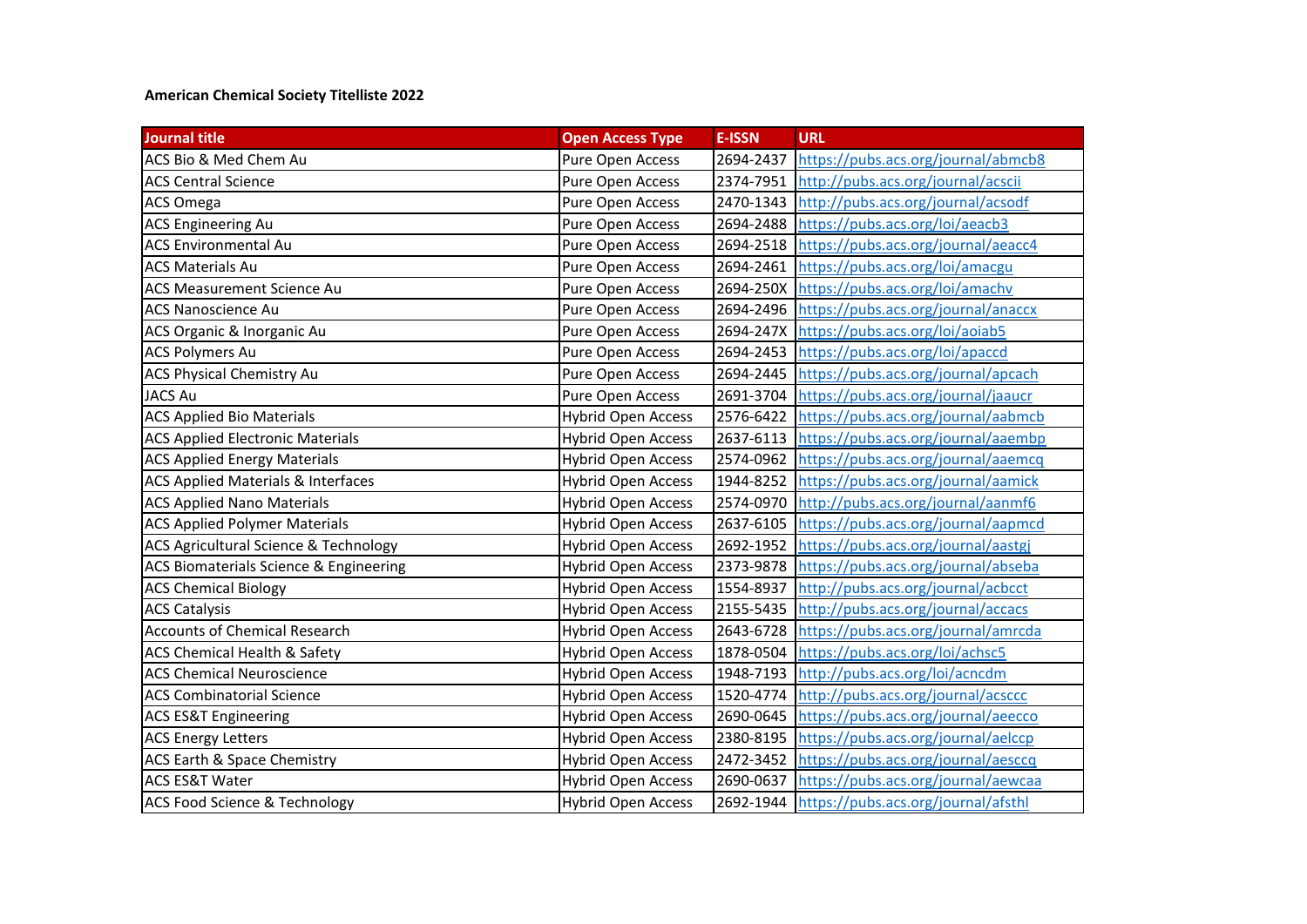| <b>ACS Infectious Diseases</b>                        | <b>Hybrid Open Access</b> | 2373-8227 | https://pubs.acs.org/journal/aidcbc           |
|-------------------------------------------------------|---------------------------|-----------|-----------------------------------------------|
| <b>ACS Medicinal Chemistry Letters</b>                | <b>Hybrid Open Access</b> | 1948-5875 | http://pubs.acs.org/journal/amclct            |
| <b>ACS Macro Letters</b>                              | <b>Hybrid Open Access</b> | 2161-1653 | http://pubs.acs.org/journal/amlccd            |
| <b>ACS Materials Letters</b>                          | <b>Hybrid Open Access</b> | 2639-4979 | https://pubs.acs.org/journal/amlcef           |
| <b>Accounts of Materials Research</b>                 | <b>Hybrid Open Access</b> | 2643-6728 | https://pubs.acs.org/journal/amrcda           |
| <b>ACS Nano</b>                                       | <b>Hybrid Open Access</b> | 1936-086X | http://pubs.acs.org/journal/ancac3/           |
| <b>Analytical Chemistry</b>                           | <b>Hybrid Open Access</b> | 1520-6882 | https://pubs.acs.org/journal/ancham           |
| <b>ACS Photonics</b>                                  | <b>Hybrid Open Access</b> | 2330-4022 | http://pubs.acs.org/journal/apchd5            |
| ACS Pharmacology & Translational Science              | <b>Hybrid Open Access</b> |           | 2575-9108 https://pubs.acs.org/journal/aptsfn |
| <b>ACS Synthetic Biology</b>                          | <b>Hybrid Open Access</b> | 2161-5063 | http://pubs.acs.org/journal/asbcd6            |
| ACS Sustainable Chemistry & Engineering               | <b>Hybrid Open Access</b> | 2168-0485 | https://pubs.acs.org/journal/ascecg           |
| <b>ACS Sensors</b>                                    | <b>Hybrid Open Access</b> | 2379-3694 | http://pubs.acs.org/journal/ascefj            |
| <b>Bioconjugate Chemistry</b>                         | <b>Hybrid Open Access</b> | 1520-4812 | http://pubs.acs.org/journal/bcches            |
| Biochemistry                                          | <b>Hybrid Open Access</b> | 1520-4995 | https://pubs.acs.org/journal/bichaw           |
| Biomacromolecules                                     | <b>Hybrid Open Access</b> | 1526-4602 | http://pubs.acs.org/journal/bomaf6            |
| Crystal Growth & Design                               | <b>Hybrid Open Access</b> | 1528-7505 | https://pubs.acs.org/journal/cgdefu           |
| <b>Chemical Reviews</b>                               | <b>Hybrid Open Access</b> | 1520-6890 | https://pubs.acs.org/journal/chreay           |
| <b>Chemistry of Materials</b>                         | <b>Hybrid Open Access</b> | 1520-5002 | http://pubs.acs.org/journal/cmatex            |
| <b>Chemical Research in Toxicology</b>                | <b>Hybrid Open Access</b> | 1520-5010 | https://pubs.acs.org/journal/crtoec           |
| Energy & Fuels                                        | <b>Hybrid Open Access</b> | 1520-5029 | https://pubs.acs.org/journal/enfuem           |
| Environmental Science & Technology                    | <b>Hybrid Open Access</b> | 1520-5851 | https://pubs.acs.org/journal/esthag           |
| Environmental Science & Technology Letters            | <b>Hybrid Open Access</b> | 2328-8930 | https://pubs.acs.org/journal/estlcu           |
| Industrial & Engineering Chemistry Research           | <b>Hybrid Open Access</b> | 1520-5045 | http://pubs.acs.org/journal/iecred            |
| <b>Inorganic Chemistry</b>                            | <b>Hybrid Open Access</b> | 1520-510X | http://pubs.acs.org/journal/inocaj            |
| Journal of the American Chemical Society              | <b>Hybrid Open Access</b> | 1520-5126 | https://pubs.acs.org/journal/jacsat           |
| Journal of Agricultural and Food Chemistry            | <b>Hybrid Open Access</b> | 1520-5118 | https://pubs.acs.org/journal/jafcau           |
| Journal of the American Society for Mass Spectrometry | <b>Hybrid Open Access</b> | 1879-1123 | https://pubs.acs.org/journal/jamsef           |
| Journal of Combinatorial Chemistry                    | <b>Hybrid Open Access</b> | 1520-4774 | http://pubs.acs.org/journal/acsccc            |
| Journal of Chemical & Engineering Data                | <b>Hybrid Open Access</b> | 1520-5134 | https://pubs.acs.org/journal/jceaax           |
| Journal of Chemical Education                         | <b>Hybrid Open Access</b> | 1938-1328 | http://pubs.acs.org/journal/jceda8            |
| Journal of Chemical Information and Modeling          | <b>Hybrid Open Access</b> | 1549-960X | https://pubs.acs.org/journal/jcisd8           |
| Journal of Chemical Theory and Computation            | <b>Hybrid Open Access</b> | 1549-9626 | http://pubs.acs.org/journal/jctcce            |
| Journal of Medicinal Chemistry                        | <b>Hybrid Open Access</b> |           | 1520-4804 https://pubs.acs.org/journal/jmcmar |
| Journal of Natural Products                           | <b>Hybrid Open Access</b> |           | 1520-6025 http://pubs.acs.org/journal/jnprdf  |